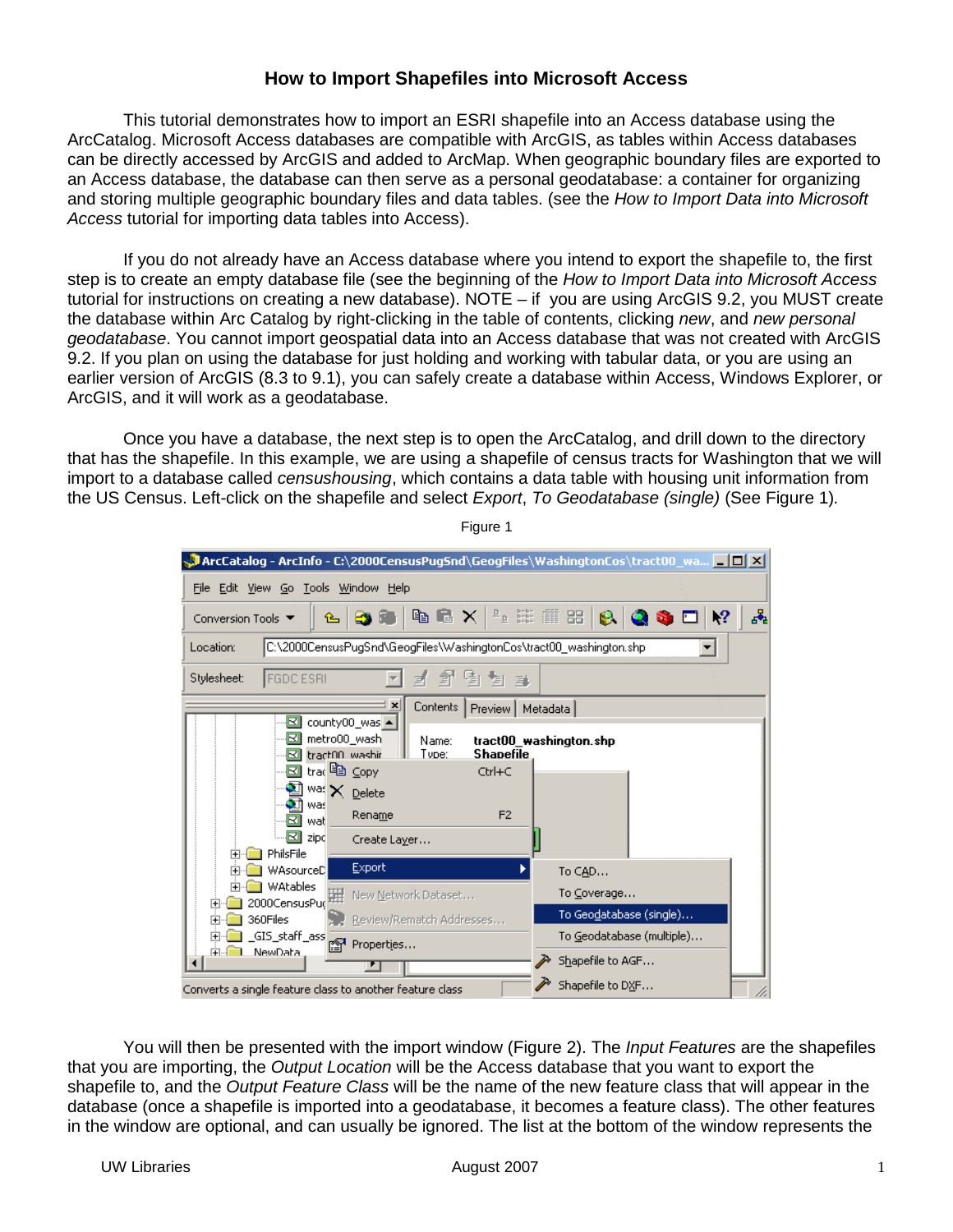names and data types of the different fields (columns) in the shapefile's attribute table. These attributes will be carried over to the geodatabase.

Figure 2

| <b>Feature Class to Feature Class</b>                                                       |              |
|---------------------------------------------------------------------------------------------|--------------|
| <b>Input Features</b><br>C:\2000CensusPugSnd\GeogFiles\WashingtonCos\tract00_washington.shp | Ê            |
| Output Location<br>C:\Documents and Settings\frankpd\My Documents\censushousing.mdb         | එ            |
| Output Feature Class<br>tracts                                                              |              |
| Expression (optional)                                                                       | 昷            |
| Field Map (optional)<br>田· STATE (Text)<br>由- COUNTY (Text)                                 | ٠            |
| 由 TRACT00 (Text)<br>由 TRACTOOL (Text)<br>由 TRACT00ID (Text)                                 | ×            |
| 由 COUNT_(Short)                                                                             |              |
| 0K<br>Environments<br>Cancel                                                                | Show Help >: |

Once you hit OK, ArcCatalog will display a dialog box to show the progress of the export process, and will alert you once the process is complete. This process can take some time for large shapefiles. Once the export is complete, drill down to the directory where your database is stored (see Figure 3). ArcGIS depicts geodatabases as grey cylinders. Click on the database in the table of contents, and you will see a list of what it contains in the preview window. In this example, we see a data table called censushousing (which existed prior to our import) and a feature class called tracts.

> **Al ArcCatalog - ArcInfo - C:**\Documents and Settings\frankpd\My Documents\censush... **|\_ | 0 | X |** File Edit View Go Tools Window Help  $\mathbf{s}^2$ **BS RB Na na × | 2, 2 11 11 88**  $\mathbf{R}^2$ Conversion Tools ▼  $\hat{r}$ e I  $\bullet$   $\bullet$   $\Box$ Location: C:\Documents and Settings\frankpd\My Documents\censushousing.mdb  $\overline{\mathbf{r}}$ 1995 x Stylesheet: **FGDC ESRI**  $\overline{\phantom{a}}$ × Contents | Preview | Metadata | 白 My Documents ◚ Name Type E-**Red** My Music **ED** censushousing Personal Geodatabase Tabl 中 My Pictures  $\Box$ <sub>tracts</sub> Personal Geodatabase Feal  $\overline{+}$   $\overline{=}$  censushousing mdb 中**翻** 246674.jpg 中图 248G\_fs.jpg  $\frac{1}{11}$   $\frac{1}{24019190}$  bb3412a38 - AccessIF.txt 中**画** dt\_dec\_2000\_sf1\_u\_dal đ msaccessmeta.txt fi OldGISserverpaths.txt ð summerproj.txt 中**画** WaitingList.xls -<mark>≝)</mark> weather.txt NetHood  $\blacktriangleright$

Figure 3